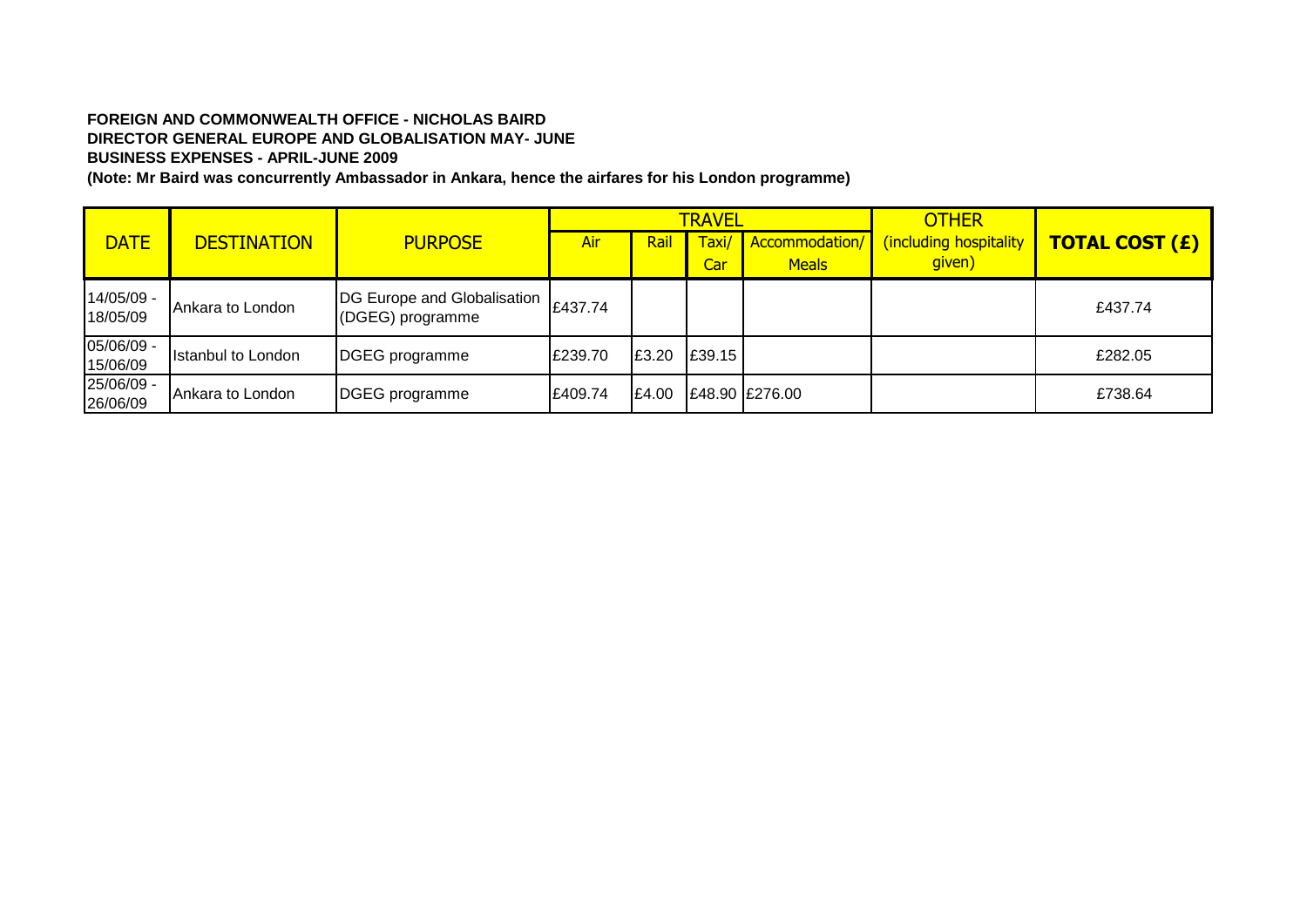## **FOREIGN AND COMMONWEALTH OFFICE - DANIEL BETHLEHEM, LEGAL ADVISER BUSINESS COSTS - APRIL-JUNE 2009**

|                        |                              |                                    |           |         | <b>TRAVEL</b>   |                | <b>OTHER</b>           |                       |
|------------------------|------------------------------|------------------------------------|-----------|---------|-----------------|----------------|------------------------|-----------------------|
| <b>DATE</b>            | <b>DESTINATION</b>           | <b>PURPOSE</b>                     | Air       | Rail    | Taxi/           | Accommodation/ | (including hospitality | <b>TOTAL COST (£)</b> |
|                        |                              |                                    |           |         | Car             | <b>Meals</b>   | given)                 |                       |
| 28/04/09               | London                       | Official lunch for 2               |           |         |                 |                | £82.69                 | £82.69                |
| 05/05/09 -<br>06/05/09 | Geneva                       | Official meetings                  | £646.10   |         |                 |                | £101.15                | £747.25               |
| 05/05/09 -<br>06/05/10 | Geneva                       | Official dinner for 6              |           |         |                 |                | £259.57                | £259.57               |
| 11/05/09<br>12/05/09   | Washington                   | Official meetings                  | £2,988.30 |         |                 | £138.76        |                        | £3,127.06             |
| 02/06/09               | Edinburgh                    | Official meetings                  |           | £229.00 |                 | £20.98         |                        | £249.98               |
| 03/06/09 -<br>05/06/09 | <b>Brussels</b>              | <b>EU Meetings</b>                 |           | £392.00 |                 | £322.30        | £137.37                | £851.67               |
| 14/06/09 -<br>15/06/09 | Copenhagen                   | Conference                         | £722.00   |         | £56.36          | £233.77        | £47.76                 | £1,059.89             |
| 17/06/09 -<br>20/06/09 | Garderen, the<br>Netherlands | Official meeting                   | £591.00   |         | £140.66 £397.65 |                | £58.51                 | £1,187.82             |
| 01/04/09 -<br>30/06/09 |                              | Use of government<br>car and taxis |           |         | £814.89         |                |                        | £814.89               |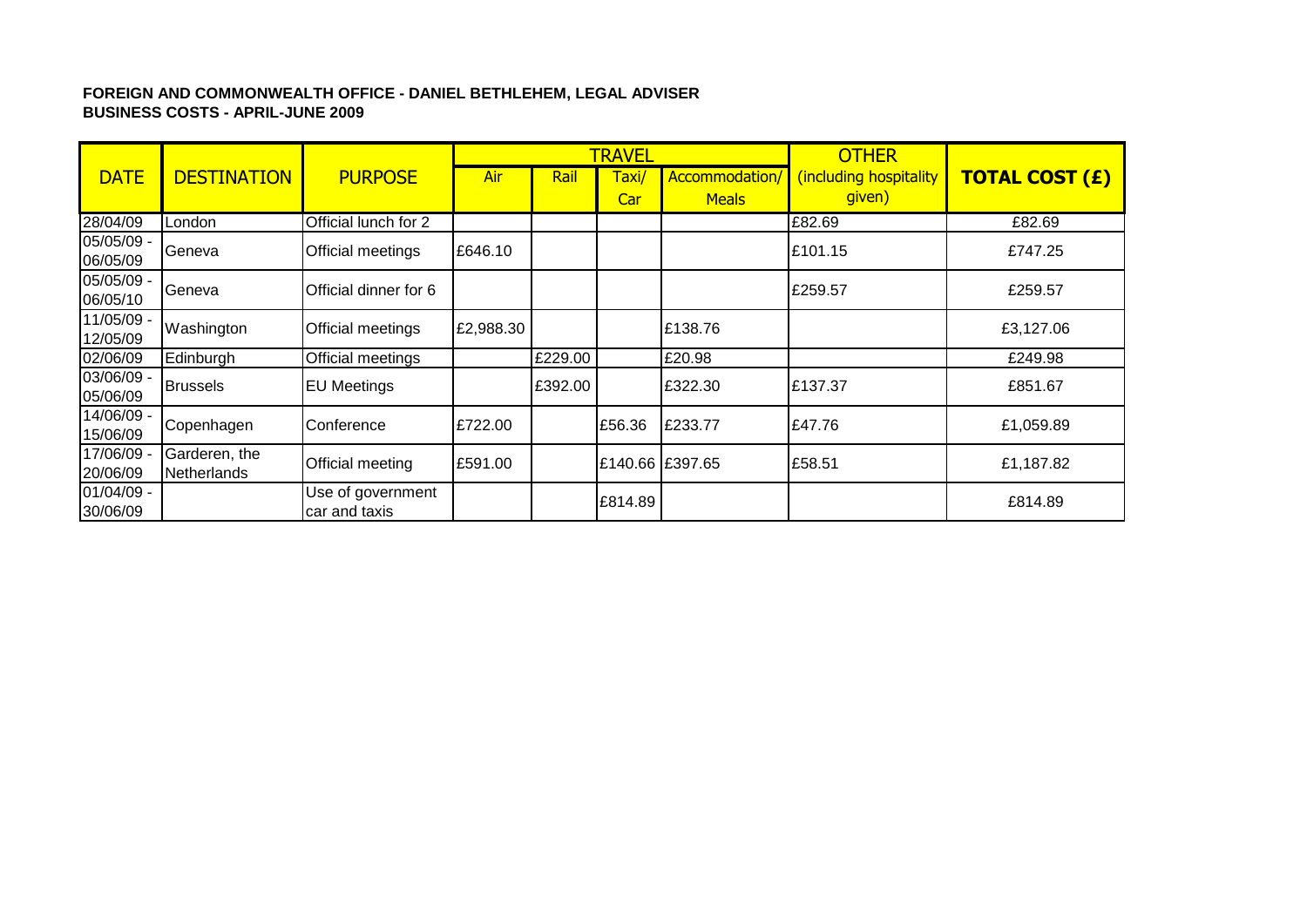#### **FOREIGN AND COMMONWEALTH OFFICE - JAMES BEVAN, DIRECTOR GENERAL, CHANGE AND DELIVERY BUSINESS COSTS APRIL-JUNE 2009**

|             |                                                 |                                                     |     |      | <b>TRAVEL</b> |              | <b>OTHER</b>                                    |                       |
|-------------|-------------------------------------------------|-----------------------------------------------------|-----|------|---------------|--------------|-------------------------------------------------|-----------------------|
| <b>DATE</b> | <b>DESTINATION</b>                              | <b>PURPOSE</b>                                      | Air | Rail | Taxi/<br>Car  | <b>Meals</b> | Accommodation/ (including hospitality<br>given) | <b>TOTAL COST (£)</b> |
| 09/04/09    | Algiers (flights booked before 1 April<br>2009) | Promoting effective change<br>management in the FCO |     |      | E80.03 E21.10 |              |                                                 | £101.13               |
| 15/04/09    | <b>Tallinn</b>                                  | Promoting effective change<br>management in the FCO |     |      |               |              |                                                 | £104*                 |
| 25/06/09    | Havana                                          | Promoting effective change<br>management in the FCO |     |      |               |              |                                                 | £72**                 |

\*cancellation fee - trip cancelled for operational reasons

\*\*cancellation fee - trip cancelled for health reasons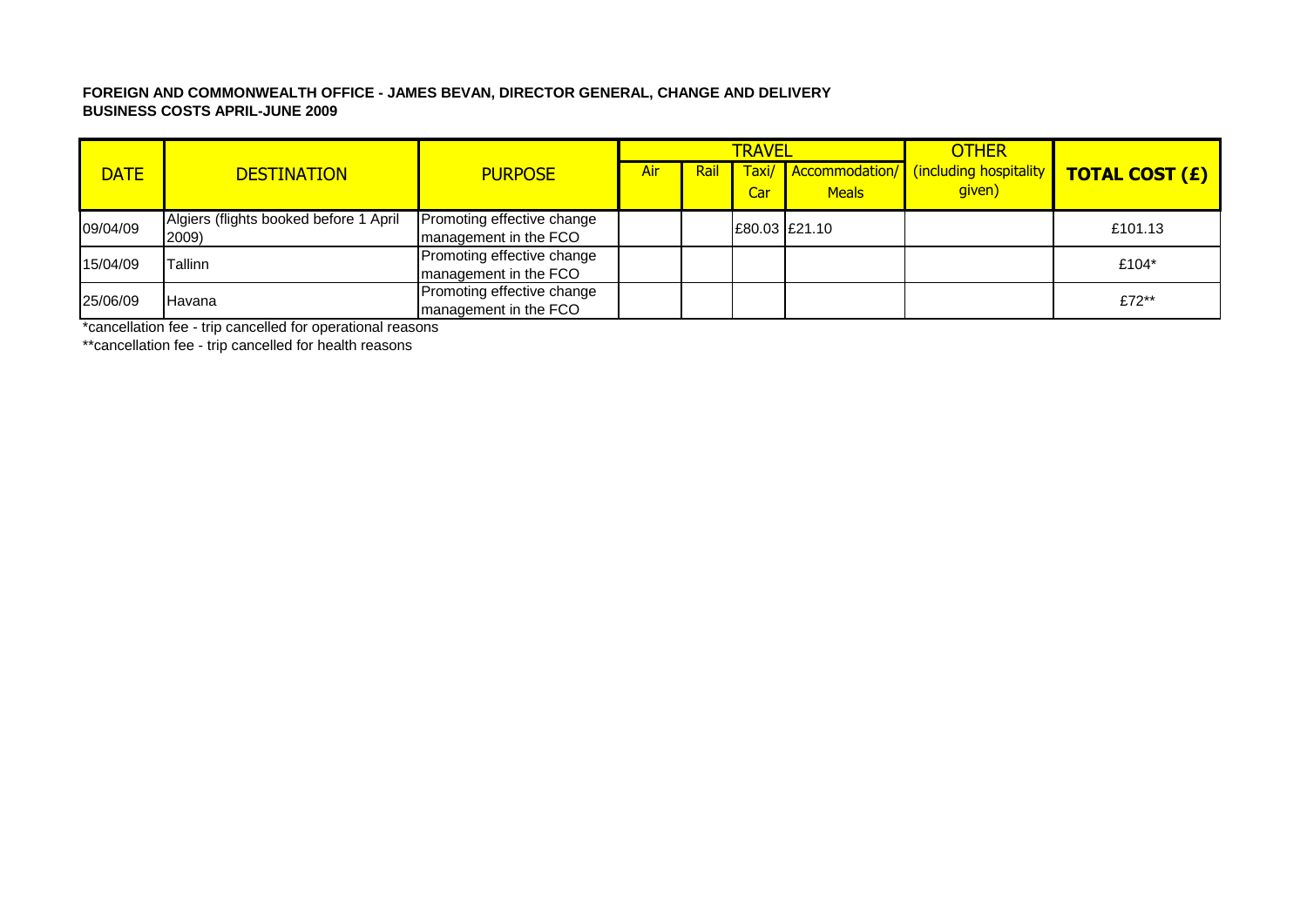#### **FOREIGN AND COMMONWEALTH OFFICE - SIR SHERARD COWPER-COLES FOREIGN SECRETARY'S SPECIAL REPRESENTATIVE FOR AFGHANISTAN AND PAKISTAN BUSINESS EXPENSES - APRIL-JUNE 2009**

|                          |                      |                                     |           |         | <b>TRAVEL</b> |                | <b>OTHER</b>           |                       |
|--------------------------|----------------------|-------------------------------------|-----------|---------|---------------|----------------|------------------------|-----------------------|
| <b>DATE</b>              | <b>DESTINATION</b>   | <b>PURPOSE</b>                      | Air       | Rail    | Taxi/         | Accommodation/ | (including hospitality | <b>TOTAL COST (£)</b> |
|                          |                      |                                     |           |         | Car           | <b>Meals</b>   | given)                 |                       |
| $30/03/09$ -             | The Hague<br>Munich  | Official meetings                   | £1,618.65 | £3.90   | £65.00        | £196.30        |                        | £1,883.85             |
| 01/04/09<br>03/04/09     | London               | Official lunch for 3 people         |           |         | £13.30        |                | £137.25                | £150.55               |
| 09/04/09                 | Heathrow             | Official lunch for 2 people         |           | £32.00  |               |                | £119.81                | £151.81               |
| 13/04/09                 | Heathrow             | Official lunch for 2 people         |           |         | E6.00         |                | £39.00                 | £45.00                |
|                          |                      | <b>Official Conference</b>          |           |         |               | E19.01         |                        |                       |
| 14/04/09 -               | Tokyo<br>Canberra    | <b>Regional Visit</b>               | £8,614.90 |         |               |                |                        | £8,652.92             |
| 25/04/09                 | Islamabad            |                                     |           | £19.01  |               |                |                        |                       |
| 16/04/09 -               |                      | <b>Regional Visit</b>               |           |         |               |                |                        |                       |
| 27/04/09                 | Washington           | Talks with US officials             | £3,233.50 | £16.50  |               |                |                        | £3,250.00             |
| 28/04/09                 | London               | Official meeting                    |           |         | £7.00         |                |                        | £7.00                 |
| $01/05/09$ -<br>02/05/09 | Washington           | Official meetings                   | £2,855.80 | £16.50  | £275.73       |                |                        | £3,148.03             |
| 06/05/09                 | London               | Official lunch for 2 people         |           |         |               |                | £68.55                 | £68.55                |
| 08/05/09                 | London               | Official lunch for 2 people         |           |         |               |                | £53.70                 | £53.70                |
| 11/05/09                 | London               | Official lunch for 2 people         |           |         |               |                | £46.75                 | £46.75                |
| $12/05/09$ -<br>15/05/09 | Islamabad            | Conference                          | £1,371.70 |         |               |                |                        | £1,371.70             |
| $17/05/09$ -<br>19/05/09 | Istanbul             | <b>Official Meeting</b>             | £1,267.10 | £19.50  | £21.00        | £649.24        |                        | £1,956.84             |
| $26/05/09$ -<br>28/05/09 | Washington           | Talks with US officials             | £2,890.90 |         | £4.42         |                |                        | £2,895.32             |
| $03/06/09$ -<br>05/06/09 | <b>New Delhi</b>     | <b>Regional Visit</b>               | £2,542.80 |         |               | £113.85        | £15.00                 | £2,671.65             |
| 09/06/09                 | London               | Official breakfast for 2            |           |         |               |                | £79.31                 | £79.31                |
| 11/06/09                 | London               | Official lunch for 3 people         |           |         |               |                | £148.10                | £148.10               |
| 22/06/09                 | London               | Official lunch for 2 people         |           |         |               |                | £88.05                 | £88.05                |
| 23/06/09                 | London               | Official lunch for 2 people         |           |         |               |                | £70.30                 | £70.30                |
| 24/06/09                 | <b>RAF Coningsby</b> | Delivering a speech                 |           | £103.00 |               |                |                        | £103.00               |
| $25/06/09$ -<br>26/06/09 | Trieste              | Official meeting                    | £257.92   | £18.00  | £50.00        |                |                        | £325.92               |
| 29/06/09                 | Paris                | EU meeting                          |           | £229.00 |               |                | £11.23                 | £240.23               |
| $01/04/09$ -<br>30/06/09 |                      | Use of taxis and<br>government cars |           |         | £716.46       |                |                        | £716.46               |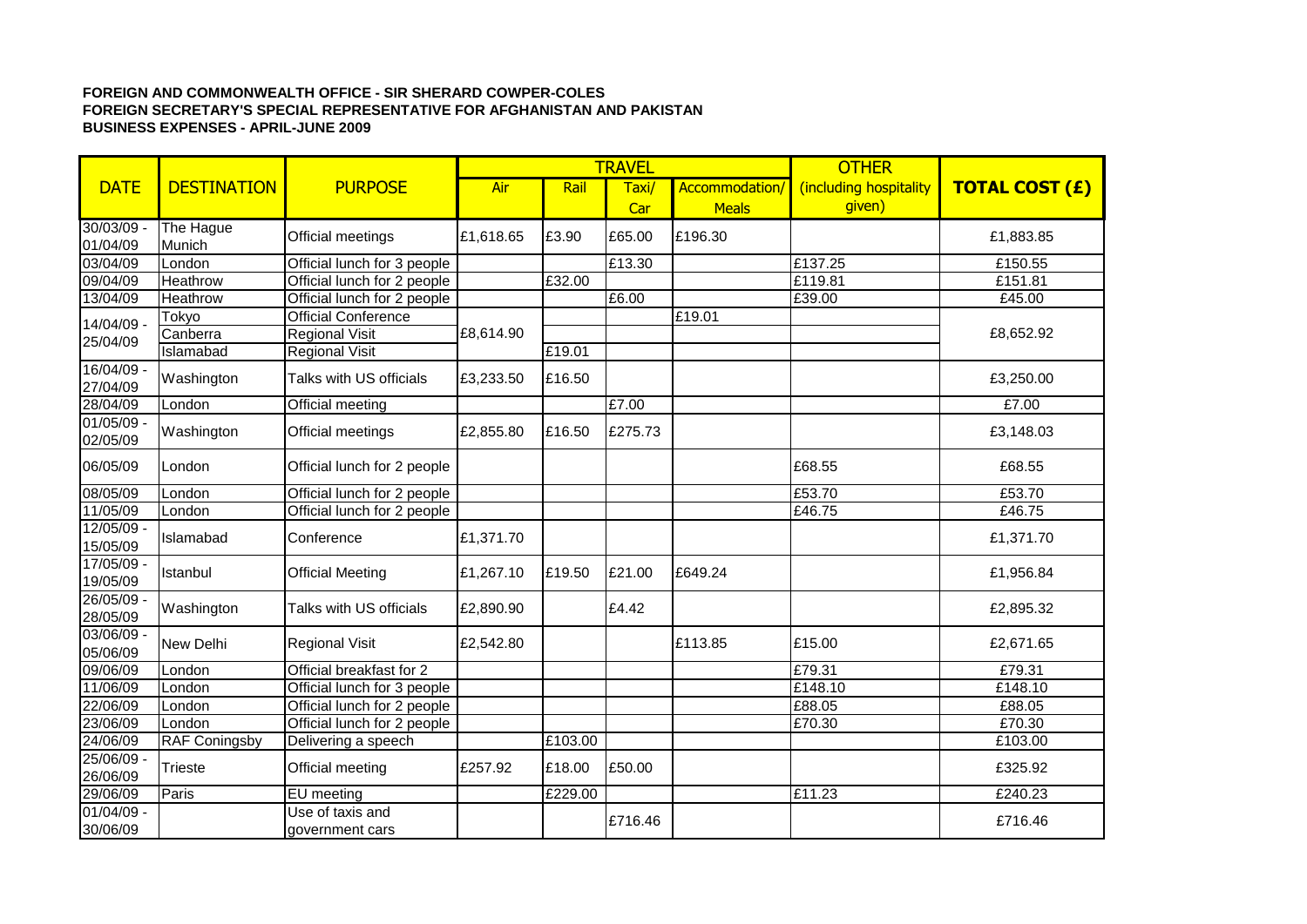#### **FOREIGN AND COMMONWEALTH OFFICE - SIMON FRASER, DIRECTOR GENERAL, EUROPE AND GLOBALISATION (LEFT POSITION 1 MAY 2009) BUSINESS COSTS APRIL-JUNE 2009**

|                          |                    |                                                                                    |                                  |       | <b>TRAVEL</b> |              | <b>OTHER</b>                                    |                       |
|--------------------------|--------------------|------------------------------------------------------------------------------------|----------------------------------|-------|---------------|--------------|-------------------------------------------------|-----------------------|
| <b>DATE</b>              | <b>DESTINATION</b> | <b>PURPOSE</b>                                                                     | Air                              | Rail  | Taxi/<br>Car  | <b>Meals</b> | Accommodation/ (including hospitality<br>given) | <b>TOTAL COST (£)</b> |
| 01/04/09                 | ILondon            | London Summit                                                                      |                                  |       |               | £224.25      |                                                 | £224.25               |
| 04/04/09 -<br>07/04/09   | Sicily             | G8 Foreign-Affairs Sous-Sherpa<br>Meeting                                          | £1,170.70 £12.67 £101.57 £378.20 |       |               |              |                                                 | £1,663.14             |
| 22/04/09                 | <b>London</b>      | Lord Mayor of the City of<br>London's Easter Banquet                               |                                  |       | E17.00        |              | £73.50                                          | £90.50                |
| 24/04/09                 | Sunningdale        | Bi-Annual meeting of Top 200<br>Civil Servants at National School<br>of Government |                                  | £9.40 |               |              |                                                 | £9.40                 |
| 01/04/09 -<br>04/05/09   | <b>I</b> London    | Official meetings                                                                  |                                  | £9.70 |               |              |                                                 | £9.70                 |
| $01/04/09 -$<br>01/05/09 |                    | Use of government cars and taxis                                                   |                                  |       | E416.00       |              |                                                 | £416.00               |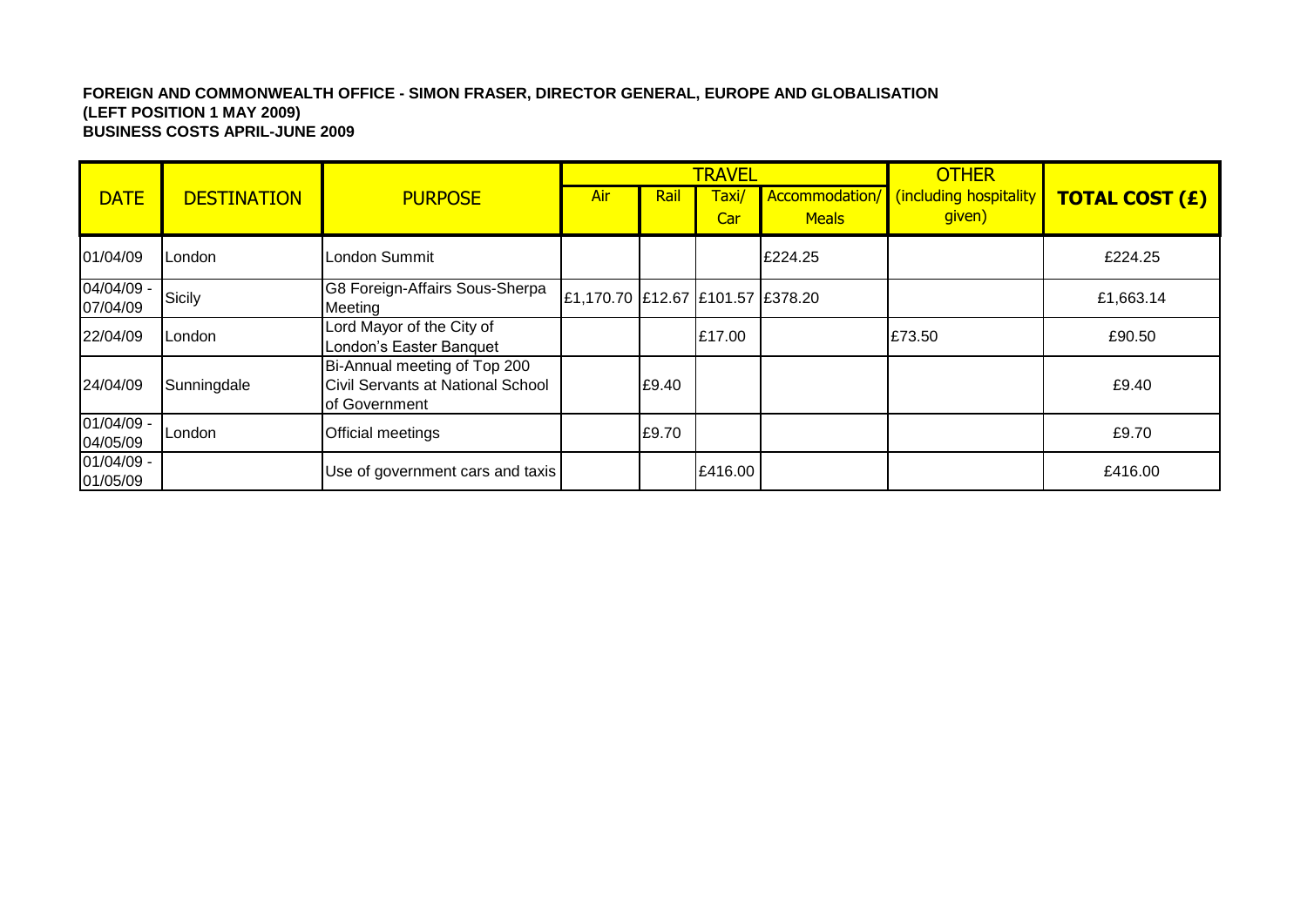## **FOREIGN AND COMMONWEALTH OFFICE - MRS MARIOT LESLIE, DIRECTOR GENERAL DEFENCE AND INTELLIGENCE BUSINESS COSTS APRIL-JUNE 2009**

|                             |                      |                                                  |                                  |        | <b>TRAVEL</b> |                                | <b>OTHER</b>                     |                       |
|-----------------------------|----------------------|--------------------------------------------------|----------------------------------|--------|---------------|--------------------------------|----------------------------------|-----------------------|
| <b>DATE</b>                 | <b>DESTINATION</b>   | <b>PURPOSE</b>                                   | Air                              | Rail   | Taxi/<br>Car  | Accommodation/<br><b>Meals</b> | (including hospitality<br>given) | <b>TOTAL COST (£)</b> |
|                             |                      | Official talks with US                           |                                  |        |               |                                |                                  |                       |
| $ 05/04/09 -  $<br>08/04/09 | Washington           | Government and<br>attend a conference            | £2,781.00 £16.50 £635.12 £734.59 |        |               |                                | £195.00                          | £4,362.21             |
| 17/04/09 -<br>18/04/09      | Florida              | Briefings with US<br>officials                   | £3,090.60                        |        |               | £179.45                        |                                  | £3,270.05             |
| 29/05/09                    | <b>Milton Keynes</b> | <b>FCO Board meeting</b>                         |                                  | £20.00 |               |                                |                                  | £20.00                |
| 31/05/09 -<br>03/06/09      | Islamabad            | Official talks with<br>Government of<br>Pakistan | £1,693.10                        |        |               |                                |                                  | £1,693.10             |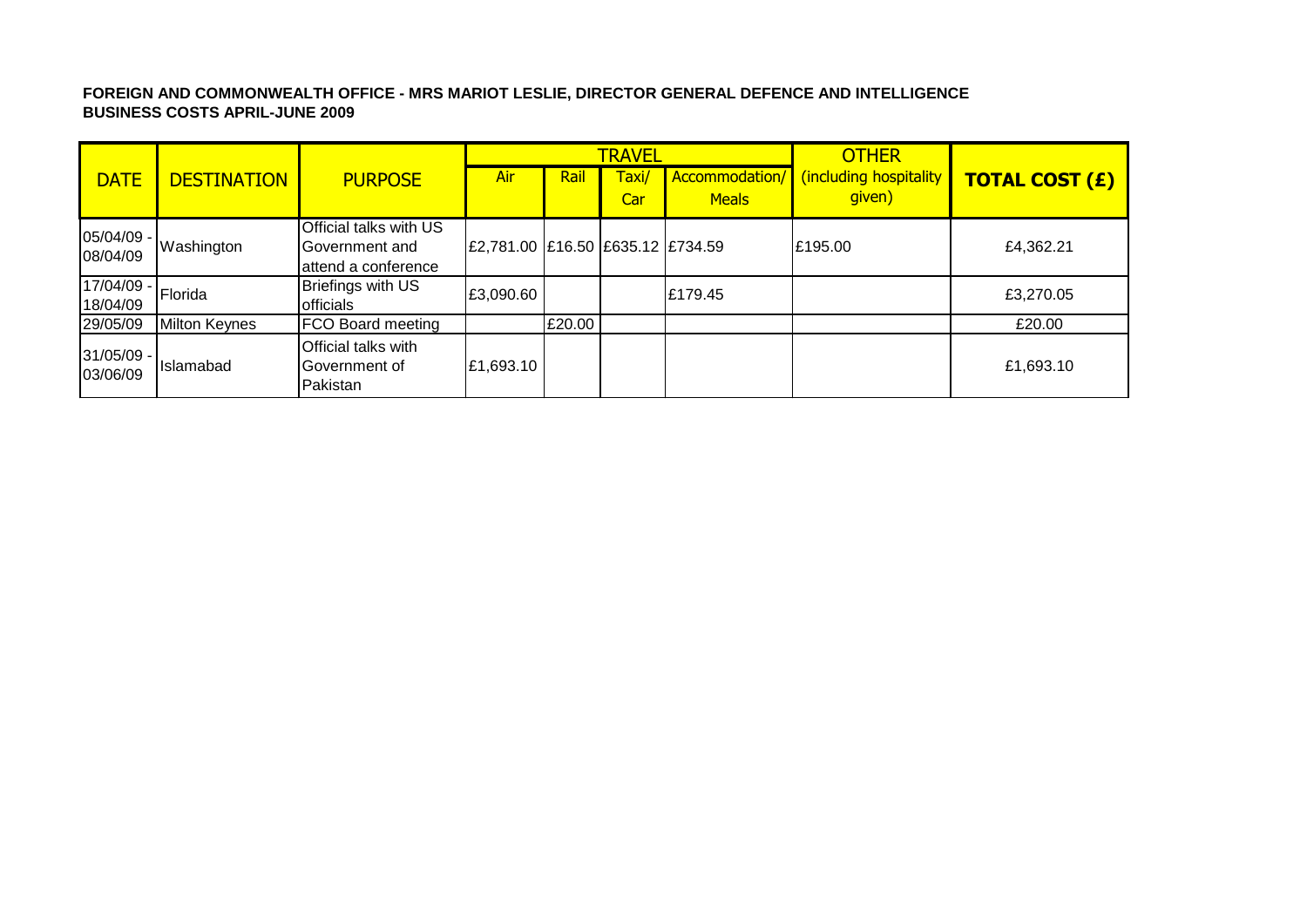## **FOREIGN AND COMMONWEALTH OFFICE - MR KEITH LUCK - DIRECTOR GENERAL FINANCE BUSINESS COSTS APRIL-JUNE 2009**

|                        |                            |                                                                                                                             |           |            | <b>TRAVEL</b> |                                | <b>OTHER</b>                     |                       |
|------------------------|----------------------------|-----------------------------------------------------------------------------------------------------------------------------|-----------|------------|---------------|--------------------------------|----------------------------------|-----------------------|
| <b>DATE</b>            | <b>DESTINATION</b>         | <b>PURPOSE</b>                                                                                                              | Air       | Rail       | Taxi/<br>Car  | Accommodation/<br><b>Meals</b> | including hospitality)<br>given) | <b>TOTAL COST (£)</b> |
| 16/04/09               | London                     | <b>Official meeting</b>                                                                                                     |           |            | £23.70        |                                |                                  | £23.70                |
| 19/04/09 -<br>28/04/09 | Beijing/Hong<br>Kong/Seoul | Visit posts; meetings with<br>all staff at posts; Attend<br>conference in Hong Kong                                         | £5,252.20 |            | £45           | £1,093.06                      |                                  | £6,390.26             |
| 29/04/09               | London                     | <b>Business lunch</b>                                                                                                       |           |            | £13.70        |                                |                                  | £13.70                |
| 18/05/09 -<br>19/05/09 | Dublin                     | Meetings with staff                                                                                                         | £184.15   |            | £37.20        |                                |                                  | £221.35               |
| 20/05/09               | Reading                    | Official meeting                                                                                                            |           | £27.90 £59 |               |                                |                                  | £86.90                |
| 29/05/09               | Milton Keynes              | FCO Board meeting                                                                                                           |           | £39.60     |               |                                |                                  | £39.60                |
| 01/06/09               | London                     | External business event                                                                                                     |           |            | £11.85        |                                |                                  | £11.85                |
| 10/06/09               | Chevening, Kent            | FCO Board meeting                                                                                                           |           | £8.70      | £49.58        |                                |                                  | £58.28                |
| 11/06/09               | London                     | Reception for sponsors of<br><b>MBA</b> course                                                                              |           |            | £15.75        |                                |                                  | £15.75                |
| 29/06/09<br>01/07/09   | Vienna/Zurich              | Visit to British Embassy,<br>Vienna and CIMA<br>(Charter Institute of<br>Management<br>Accountants) conference<br>in Zurich | £144.84   |            | £74.82        | £54.75                         |                                  | £274.41               |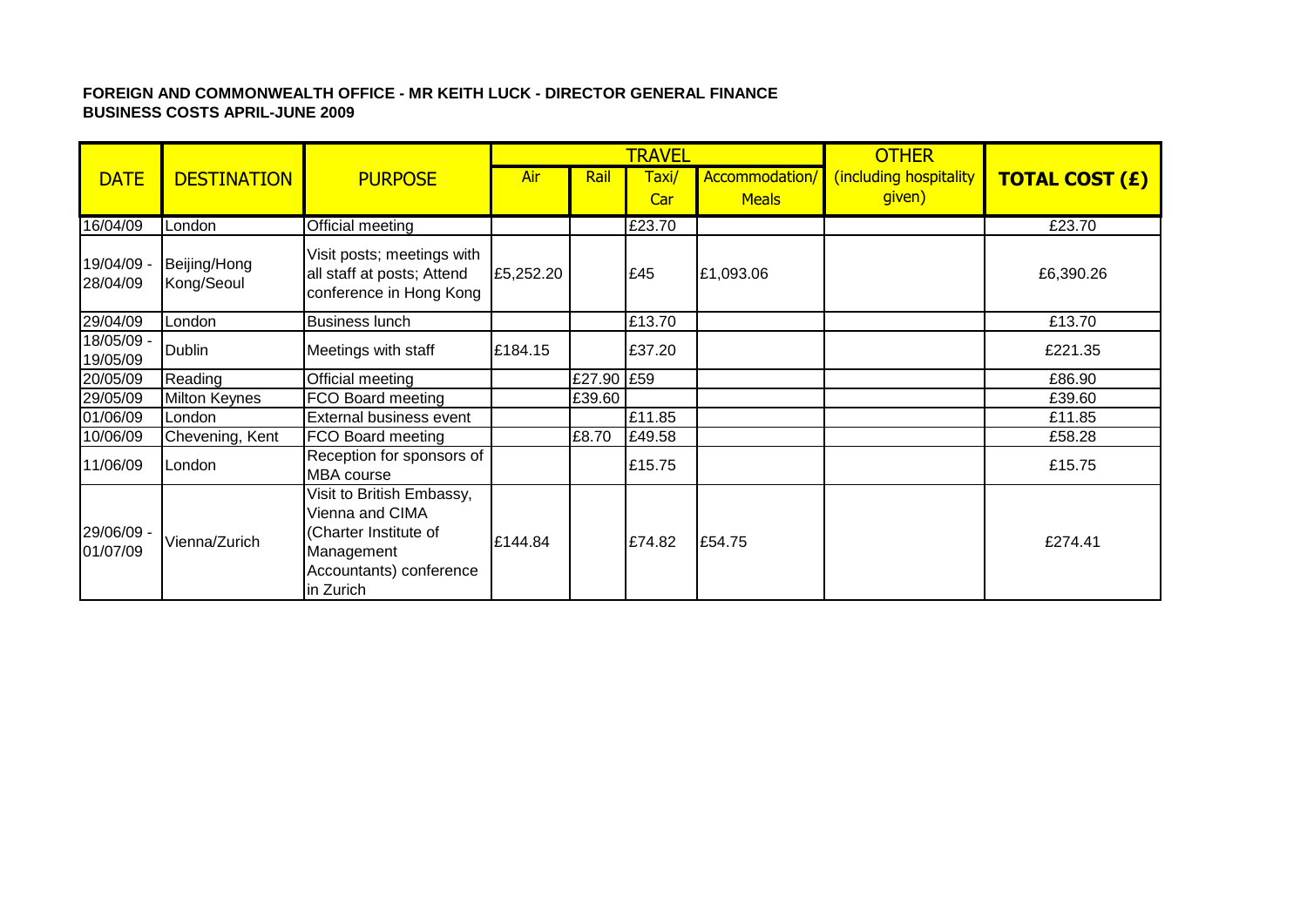## **FOREIGN AND COMMONWEALTH OFFICE - MARK LYALL GRANT - DIRECTOR GENERAL POLITICAL BUSINESS COSTS APRIL-JUNE 2009**

|                        |                    |                                                                  |           |         | <b>TRAVEL</b> |                               | <b>OTHER</b>                     |                       |
|------------------------|--------------------|------------------------------------------------------------------|-----------|---------|---------------|-------------------------------|----------------------------------|-----------------------|
| <b>DATE</b>            | <b>DESTINATION</b> | <b>PURPOSE</b>                                                   | Air       | Rail    | Taxi/<br>Car  | Accommodation<br><b>Meals</b> | (including hospitality<br>given) | <b>TOTAL COST (£)</b> |
| 06/04/09 -<br>07/04/09 | Sicily             | <b>G8 Political Directors meeting</b>                            | £1,086.90 |         |               | £214.75                       |                                  | £1,301.65             |
| 22/04/09               | London             | Lord Mayor's Easter banquet                                      |           |         |               |                               | £73.50                           | £73.50                |
| 26/04/09 -<br>28/04/09 | Washington         | <b>Official talks</b>                                            | £3,966.50 |         | £65.00        |                               |                                  | £4,031.50             |
| 30/04/09 -<br>02/05/09 | Washington         | Brookings event and official<br>meetings                         | £3,233.50 |         |               |                               |                                  | £3,233.50             |
| 05/05/09               | Madrid             | <b>Official Talks</b>                                            | £856.50   |         |               |                               |                                  | £856.50               |
| 19/05/09 -<br>20/05/09 | <b>Moscow</b>      | Talks with Russian officials                                     | £1,482.00 |         |               |                               |                                  | £1,482.00             |
| 25/05/09 -<br>27/05/09 | New York           | Talks with US and UN officials                                   | £2,905.30 |         |               |                               |                                  | £2,905.30             |
| 29/05/09               | Milton Keynes      | FCO Board meeting                                                |           | £48.00  |               |                               |                                  | £48.00                |
| 02/06/09               | Stockholm          | <b>Bilateral talks with Swedish</b><br><b>Political Director</b> | £686.00   |         | £39.03        |                               |                                  | £725.03               |
| 09/06/09               | Rome               | Meeting of G8 Political Directors                                | £764.60   |         |               |                               |                                  | £764.60               |
| 10/06/09               | Chevening, Kent    | FCO Board meeting                                                |           | £17.50  | £18.80        |                               |                                  | £36.30                |
| 18/06/09 -<br>19/06/09 | <b>Brussels</b>    | European Council                                                 |           | £223.00 |               |                               |                                  | £223.00               |
| 25/05/09<br>26/05/09   | <b>Trieste</b>     | G8 Foreign Ministers meeting                                     | £108.26   |         |               |                               |                                  | £108.26               |
| 01/04/09 -<br>30/06/09 |                    | Use of taxis and government cars                                 |           |         | £6,028.59     |                               |                                  | £6,028.59             |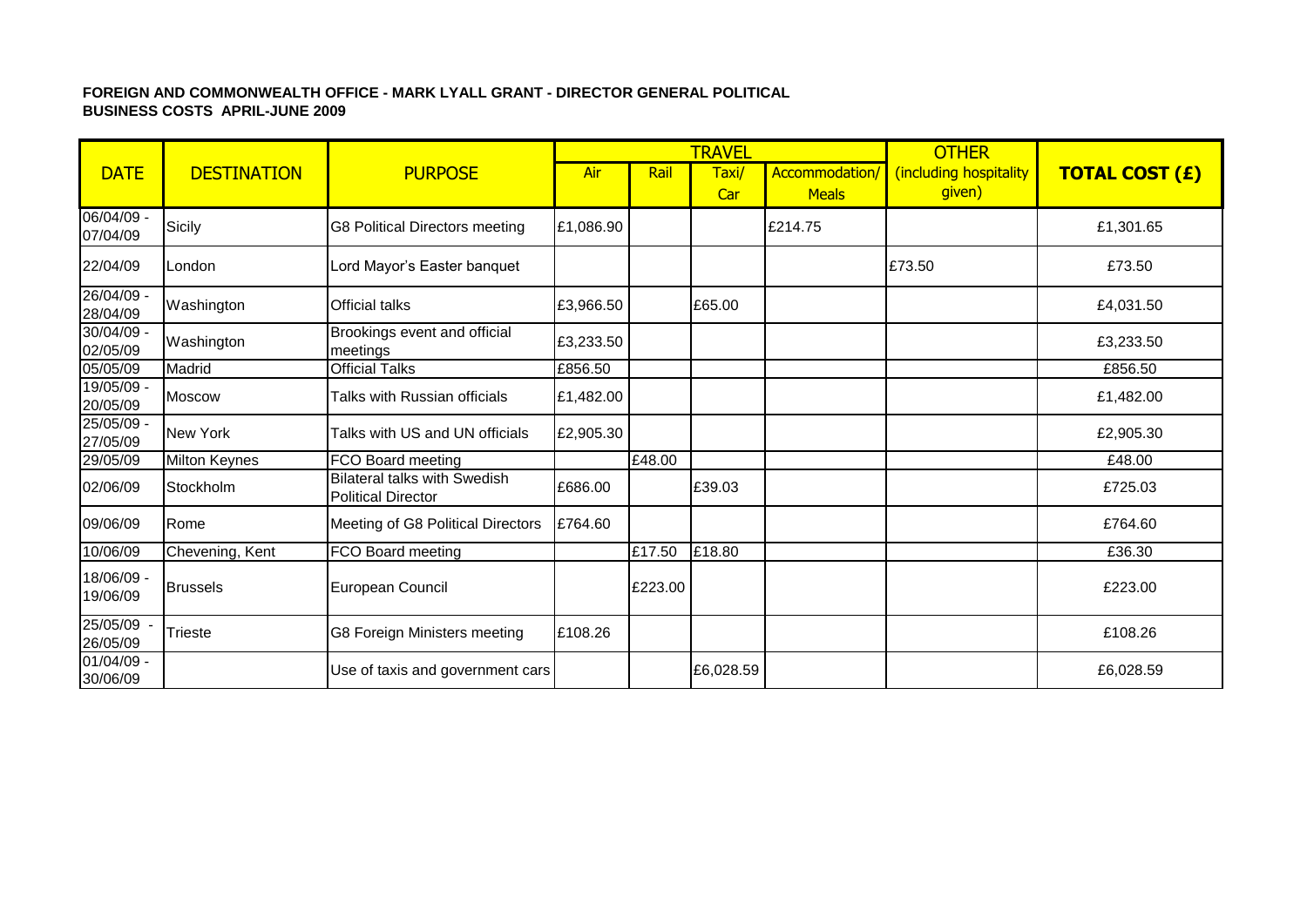## **FOREIGN AND COMMONWEALTH OFFICE - SIR PETER RICKETTS - PERMANENT UNDER SECRETARY BUSINESS COSTS - APRIL-JUNE 2009**

|                          |                                             |                                                                                     |                  |        | <b>TRAVEL</b> |                                | <b>OTHER</b>                     |                       |
|--------------------------|---------------------------------------------|-------------------------------------------------------------------------------------|------------------|--------|---------------|--------------------------------|----------------------------------|-----------------------|
| <b>DATE</b>              | <b>DESTINATION</b>                          | <b>PURPOSE</b>                                                                      | Air              | Rail   | Taxi/<br>Car  | Accommodation/<br><b>Meals</b> | (including hospitality<br>given) | <b>TOTAL COST (£)</b> |
| 22/04/09                 | London                                      | Lord Mayor's Easter Banquet                                                         |                  |        |               |                                | £81.00                           | £81.00                |
| 23/04/09                 | London                                      | Tea/Coffee for the<br><b>Weidenfield Scholars</b>                                   |                  |        |               | £38.25                         |                                  | £38.25                |
| 23/04/09                 | Sunningdale                                 | Top 200 Civil Servants<br>meeting                                                   |                  | £9.40  |               |                                |                                  | £9.40                 |
| 04/05/09 -<br>08/05/09   | Erbil, Amman, Beirut                        | <b>Official visits</b>                                                              | £2,233.70        |        |               |                                |                                  | £2,233.70             |
| 15/05/09 -<br>16/05/09   | <b>Berlin</b>                               | Konigswinter Conference (Not<br>attended due to illness).<br>Ticket non-refundable. | £184.70          |        |               |                                |                                  | £184.70               |
| 29/05/09                 | <b>Milton Keynes</b>                        | FCO Board meeting                                                                   |                  | £20.00 |               |                                |                                  | £20.00                |
| 01/06/09 -<br>05/06/09   | Washington, New York,<br>Toronto and Ottawa | <b>Official visits and Conference</b><br>in Toronto                                 | £5,182.63 £87.60 |        |               |                                |                                  | £5,270.23             |
| 26/06/09 -<br>28/06/09   | Krakow                                      | EU State Secretaries Meeting   £178.30<br>and visit to British Council              |                  |        |               | £282.61                        |                                  | £460.91               |
| $01/04/09 -$<br>30/06/09 |                                             | Use of government car and<br>taxis                                                  |                  |        | £11,500.00    |                                |                                  | £11,500.00            |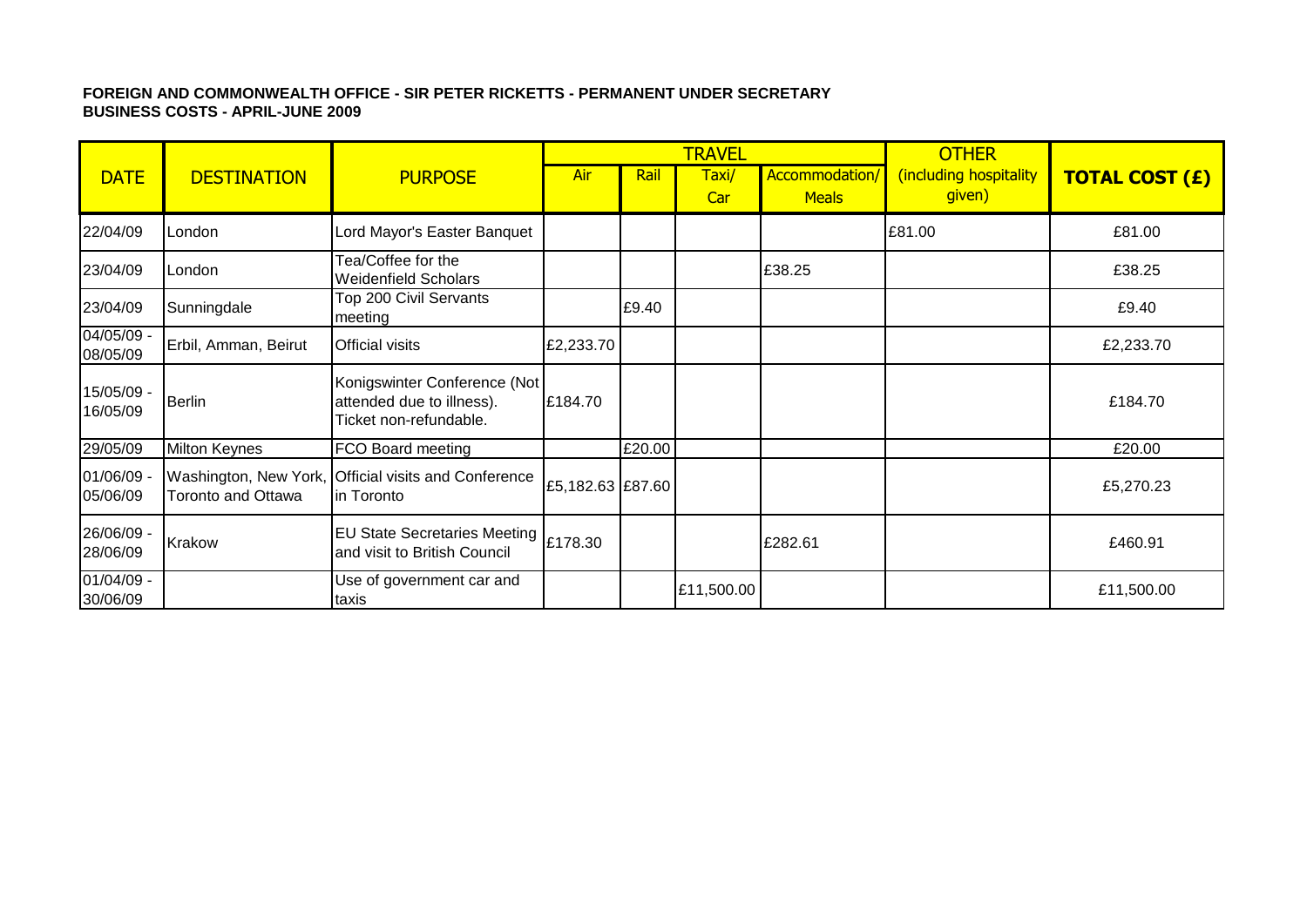# **FOREIGN AND COMMONWEALTH OFFICE, ALISTAIR JOHNSTON, NON-EXECUTIVE DIRECTOR BUSINESS COSTS APRIL-JUNE 2009**

|             |                    |                          |     |      | <b>TRAVEL</b> |              | <b>OTHER</b>                                       |                       |
|-------------|--------------------|--------------------------|-----|------|---------------|--------------|----------------------------------------------------|-----------------------|
| <b>DATE</b> | <b>DESTINATION</b> | <b>PURPOSE</b>           | Air | Rail |               |              | <b>Taxi/</b> Accommodation/ (including hospitality | <b>TOTAL COST (£)</b> |
|             |                    |                          |     |      | Car           | <b>Meals</b> | given)                                             |                       |
| 27/04/09    | ILondon            | <b>Official meeting</b>  |     |      | £18.00        |              |                                                    | £18.00                |
| 01/05/09    | ILondon            | <b>FCO Board meeting</b> |     |      | £9.00         |              |                                                    | £9.00                 |
| 10/06/09    | Chevening, Kent    | <b>FCO Board meeting</b> |     |      | £50.00        |              |                                                    | £50.00                |